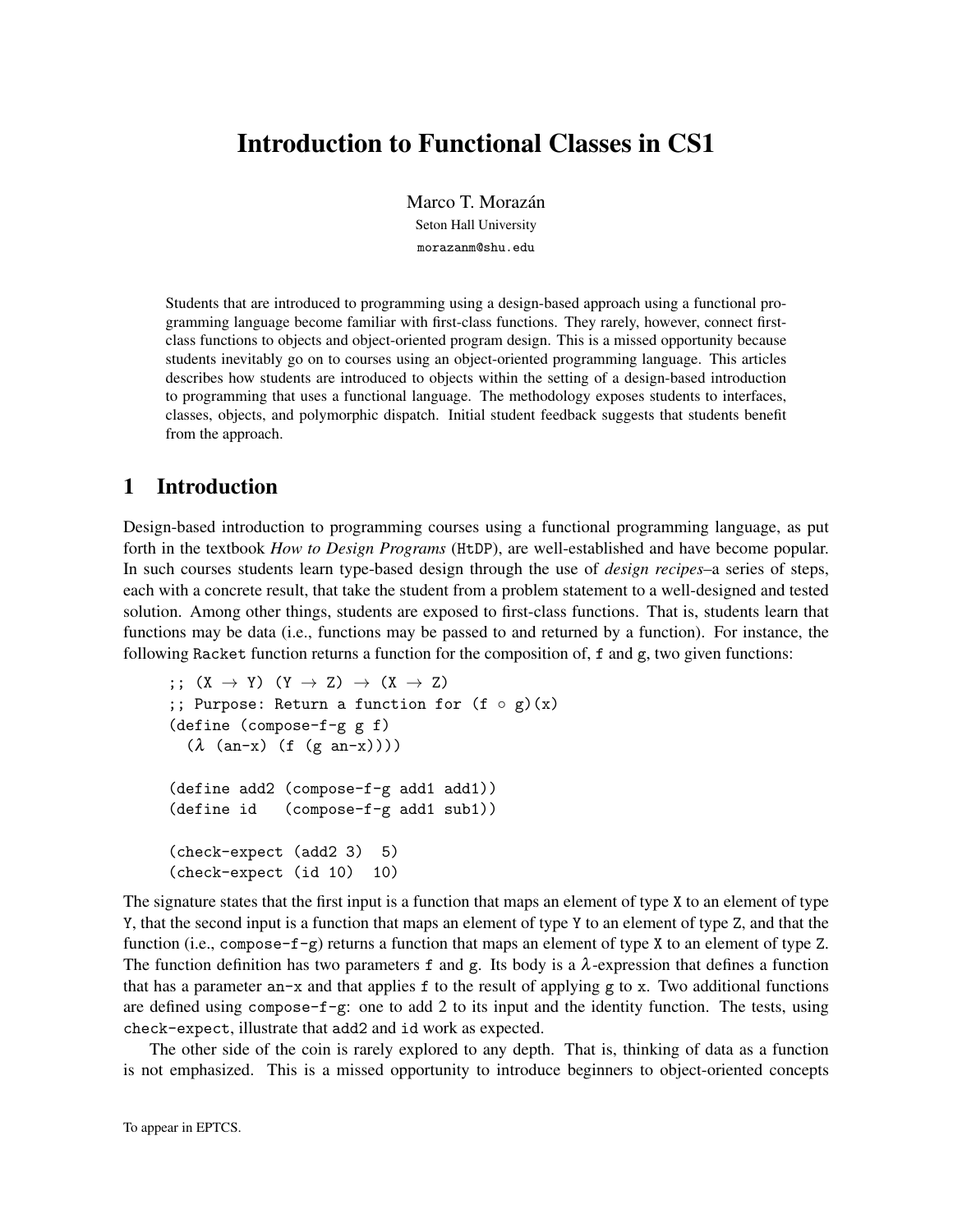that they will invariably see in future courses. Such an introduction is important because it facilitates the transition to object-oriented programming (OOP) and design. Furthermore, it appeases the concerns of OOP instructors that worry that beginners are not exposed to object-oriented programming in their introduction courses. At the heart of the idea is that a returned function implements an interface and uses message-passing to provide services. Students are started with the implementation of compound data of finite size that does not have variety (i.e., no subtypes) and then are moved onto implementing union types (i.e., with subtypes) including compound data of arbitrary size.

The article is organized as follows. Section [2](#page-1-0) briefly discusses related work. Section [3](#page-2-0) discusses the students' background. Section [4](#page-3-0) discusses how students are introduced to interfaces, classes, and objects by implementing structures using functions. Section [5](#page-9-0) presents a design recipe for interfaces. Section [6](#page-10-0) discusses the implementation of union types and polymorphic dispatch using the design recipe for interfaces. Section [7](#page-15-0) presents initial student feedback. Finally, Section [8](#page-15-1) presents conclusions and directions for future work.

### <span id="page-1-0"></span>2 Related Work

The most common source students have to introduce them to objects are OOP textbooks. Such textbooks traditionally emphasize that classes and objects combine code and data to be manipulated as illustrated by the following examples:

- An object is a structure for incorporating data and the procedures for working with that data [\[1\]](#page-16-0).
- A class is a group of objects that share common state and behavior. A class is an abstraction or description of an object. An object, on the other hand, is a concrete entity that exists in space and time [\[12\]](#page-16-1).
- Every object is an instance of a class, which serves as the type of the object and as a blueprint, defining the data which the object stores and the methods for accessing and modifying that data [\[4\]](#page-16-2).
- Objects are used to combine data with procedures that operate on that data [\[10\]](#page-16-3).

As the reader can appreciate OOP textbooks emphasize the encapsulation of data and methods to define classes and objects. These textbooks then proceed to show examples to illustrate how to use classes and how to create objects. The unstated assumption is that beginning students absorb design principles by studying code samples. Like the approach taken by many OOP textbooks the work presented in this article emphasizes the definition of behavior. Students are taught to combine data and functions using encapsulation to create a package called a class. In contrast, however, program design and the proper use of OOP abstractions are emphasized from the beginning. That is, behavior is defined in an interface, an implementation of an interface is called a class, and an instance of a class is an object. Observe that such an approach truly separates specification from implementation in the mind of beginners.

The unpublished textbook How to Design Classes (HtDC) is closely coupled with a domain specific language (DSL) known as ProfessorJ [\[5\]](#page-16-4). It first introduces students to classes as a mechanism to define a compound datatype that may have many fields (similar to a structure). Students are explained that every class has a constructor that initializes the fields and produces an object–an instance of the type defined by the class. The design of a class starts by understanding how data is to be represented. Union types are introduced to motivate the need for interfaces. In essence, an interface is used to define a type and glue together its subtypes. The design of methods is not tackled until students develop some expertise defining classes that only have a single constructor. Similar to HtDC, the approach described in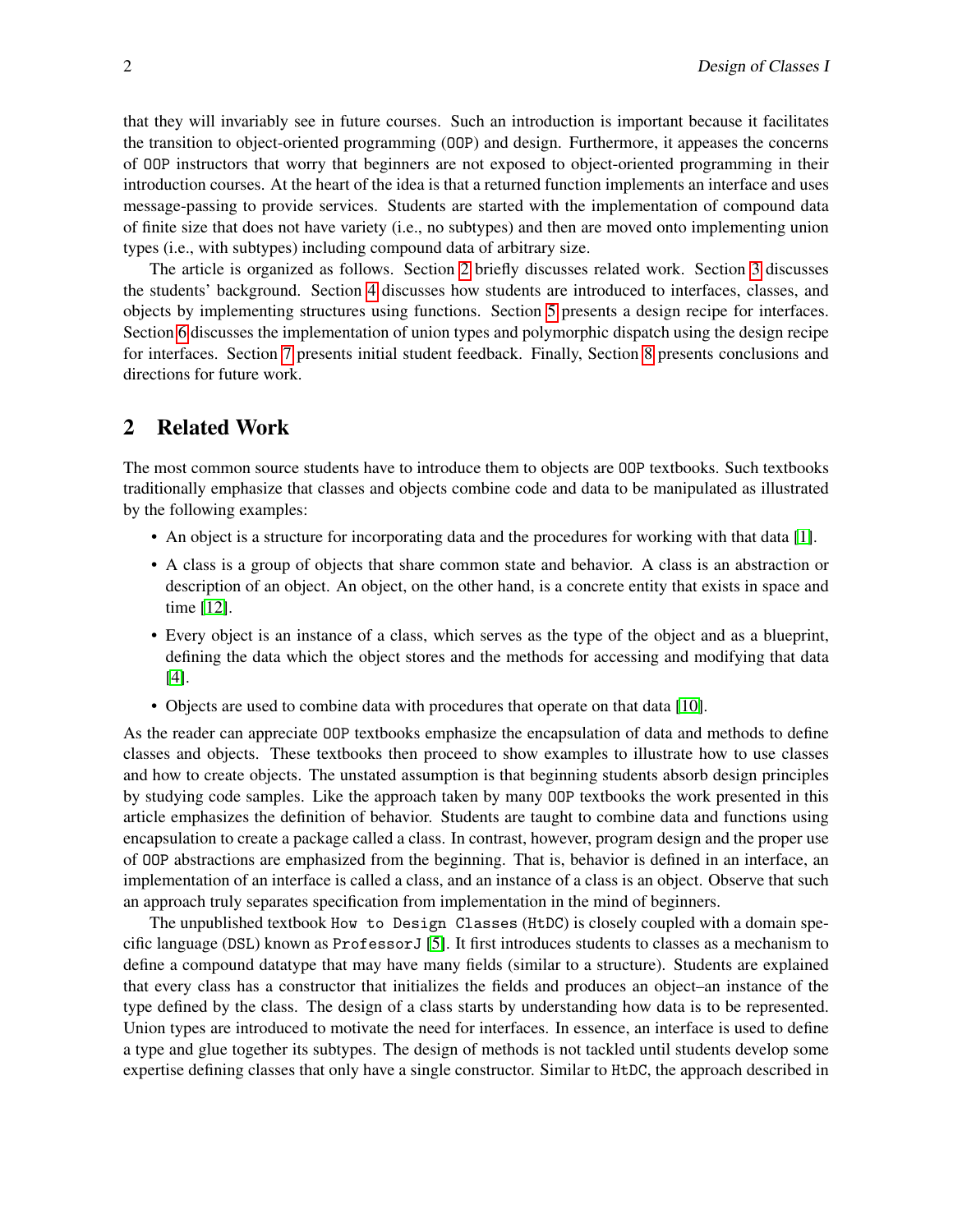this article starts with parallels between structures and classes with no subtypes and then moves to union types. In contrast, however, we use Racket syntax and rely quite heavily on the familiarity students have developed with this syntax to introduce them to OOP concepts. That is, a specialized DSL is not required.

Another design-based approach developed at Northeastern University teaches students (that have used HtDP in their first course) using a hybrid approach [\[11\]](#page-16-5). The beginning of the second course proposes the use of several DSLs embedded in Racket before making the full transition into Java. The motivation for such an approach is that students first develop a command of basic OOP principles before tackling Java's syntax, types, and a compiler (as opposed to an interpreter). This approach also relies heavily of the design recipe to provide students (and instructors) with a framework for program design and discussion. From the start objects are described as consisting of data and functions that define behavior. A class is first thought of as a structure and its fields are accessed using a dot notation. For example, (point  $\cdot$  x) denotes that the message, x, on the right hand of the dot is used to request a value from the object, point, on the left hand side of the dot. Union types and design based on structural recursion are introduced as requiring a distinct class for each subtype. The transition to Java occurs in the middle of the semester. This transition is made to functional Java first to make programs as similar to those developed using the DSLs embedded in Racket. Later mutation and looping constructs are presented. In a similar spirit, the work presented in this article introduces objects as encapsulated data and functions. In addition, it also starts with parallelism between structures and classes and then moves to union types. In contrast, the work presented here is not part of an OOP course. Instead, the work presented is intended to introduce students to object-oriented abstractions within the context of a first programming course using the program by design methodology put forth in HtDP.

### <span id="page-2-0"></span>3 Student Background

At Seton Hall University, the introductory Computer Science 2-course sequence focuses on problem solving using a computer [\[6,](#page-16-6) [8\]](#page-16-7). The languages of instruction are the successively richer subsets of Racket known as the student languages which are tightly-coupled with HtDP [\[2,](#page-16-8) [3\]](#page-16-9). No prior experience with programming is assumed. The first course starts by familiarizing students with primitive data, primitive functions, and library functions to manipulate images (i.e., the image teachpack). During this introduction, students are taught about variables, defining their own functions, and the importance of writing signatures and purpose statements. The next step of the course introduces students to data analysis and programming with compound data of finite size (i.e., structures). At this point, students are introduced to the first design recipe. Building on this experience, students develop expertise in processing compound data of arbitrary size such as lists, natural numbers, and trees. In this part of the course, students learn to design functions using structural recursion. After structural recursion, students are introduced to functional abstraction and the use of higher-order functions such as map and filter. The first semester ends with a module on distributed programming [\[7,](#page-16-10) [9\]](#page-16-11).

As part of the module on functional abstraction students are introduced to  $\lambda$ -expressions and curried functions. Both of these topics are pivotal to introducing students to interfaces and objects. Students understand that  $\lambda$ -expressions evaluate to a function that consumes input and returns a value. With this understanding students are introduced to curried functions and how they provide the convenience of not consuming all of their input at once. For example, consider a set of functions as the following to scale a list of numbers:

(define (scale-by-2 L)  $(\text{map } (\lambda \ (\text{x}) \ (\text{*} 2 \ \text{x})) \ \text{L}))$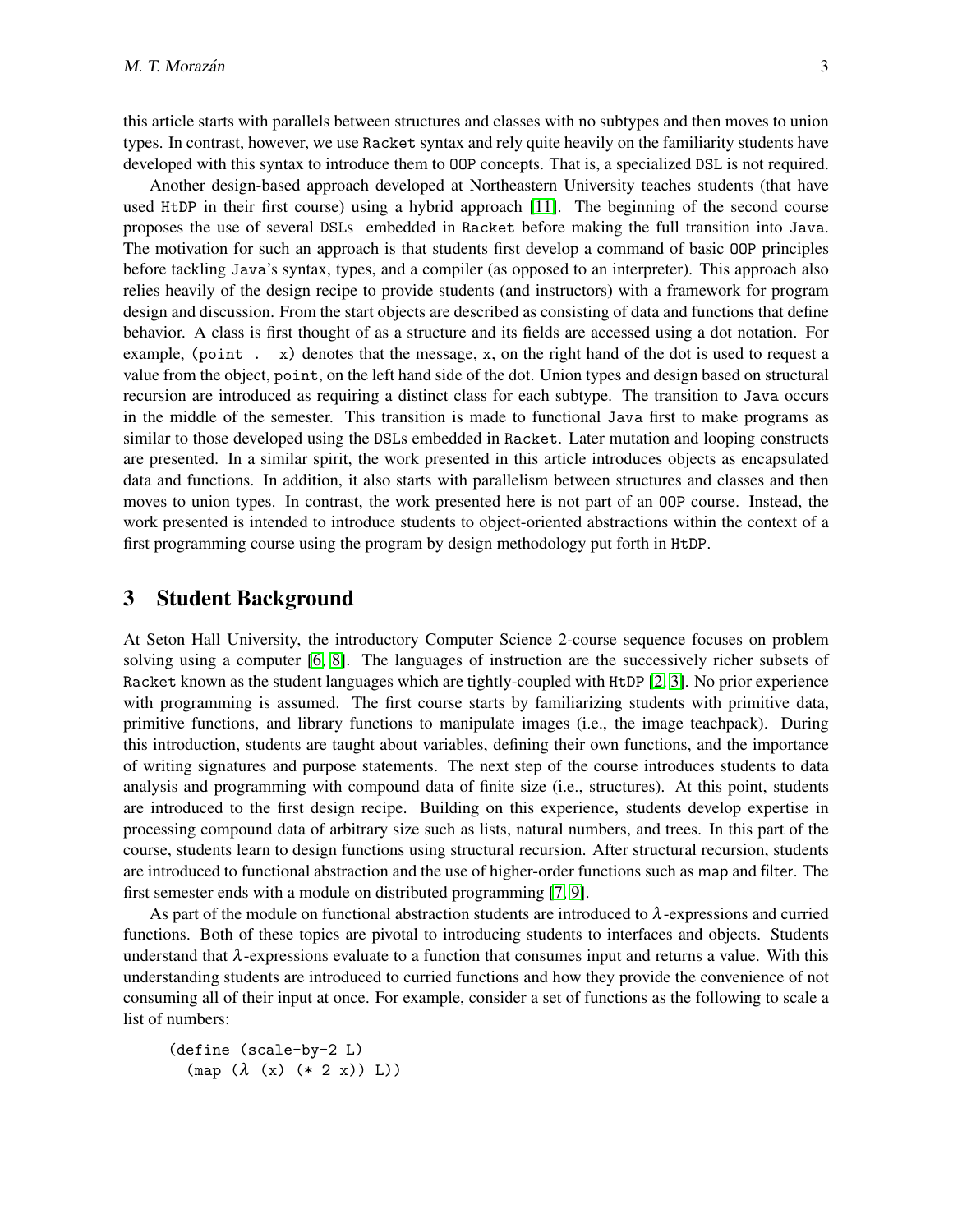```
(define (scale-by-5 L)
   (\text{map } (\lambda (x) (* 5 x)) L))(define (scale-by-3 L)
   (\text{map } (\lambda \text{ } (x) \text{ } (* 3 \text{ } x)) \text{ } L))...
```
Observe that there is a great deal of repetition among the functions. In such a situation a curried function may be defined to eliminate the repetition. The curried function takes as input the scaling factor and returns a function to scale a list by that factor as follows:

```
;; number \rightarrow ((listof number) \rightarrow (listof number))
(define (make-list-scaler sc)
  (λ (L) (map (λ (x) (* sc x)) L)))
```
Observe that this is, indeed, a curried function. It first consumes the scaling factor and later in the computation it may consume the list to scale. The original definitions may be refactored and tested as follows:

```
(define scale-by-2 (make-list-scaler 2))
(define scale-by-5 (make-list-scaler 5))
(define scale-by-3 (make-list-scaler 3))
   ...
(check-expect (scale-by-2 '()) '())
(check-expect (scale-by-2 '(1 2 3)) '(2 4 6))
(check-expect (scale-by-5 '()) '())
(check-expect (scale-by-5 '(4 0)) '(20 0))
(check-expect (scale-by-3 '()) '())
(check-expect (scale-by-3 '(-2 8)) '(-6 24))
   ...
```
To readers of this article it now becomes clear that make-list-scaler is a *class* that returns objects that scale a list of numbers by a given scalar. This connection is not automatically made by students in the course. It is, therefore, necessary to make this connection explicitly in class. The result is twofold: students gain more interest in the techniques being taught given that they see how they apply beyond their first course and students arrive at their first OOP course with an understanding of some of the abstractions object-oriented languages emphasize.

## <span id="page-3-0"></span>4 Structures as Interfaces

Students are reminded that a data definition defines a type and in the case of compound data, like a structure, it also defines the types of the components. It states nothing about the valid type operations. The valid operations on an instance of the type may be defined in an *interface*. An interface defines the behavior of a defined type. In other words, an interface specifies the operations that are valid on a type.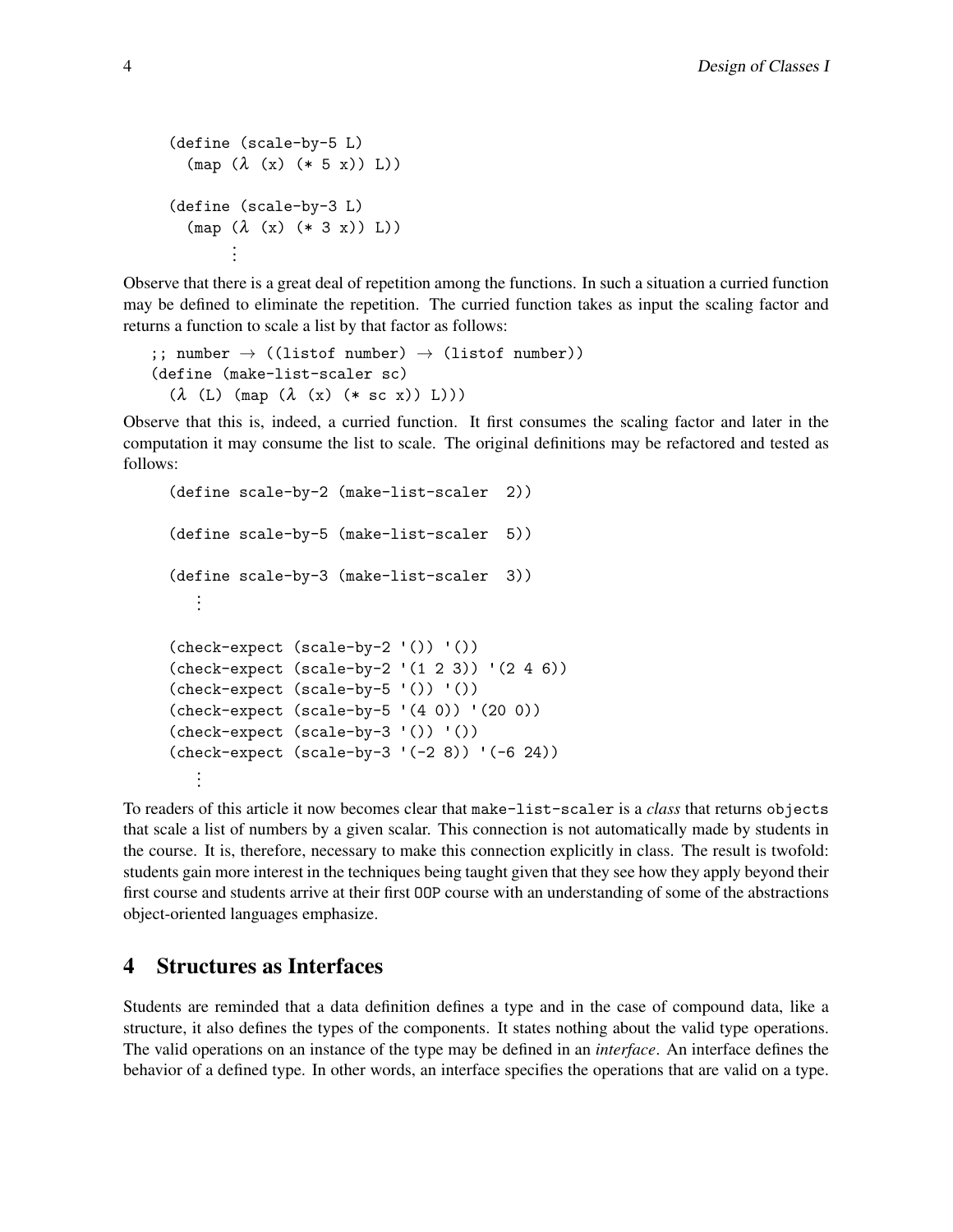```
;; A 3Dposn is a structure: (make-3Dposn number number number)
(define-struct 3Dposn (x y z))
;; Sample instances of 3Dposn
(define ORIGIN (make-3Dposn 0 0 0))
(define A3DPOSN (make-3Dposn 2 3 5))
;; 3Dposn \rightarrow number
;; Purpose: Return the distance to the origin of the given 3Dposn
(define (dist-origin a-3dposn)
  (sqrt (+ (sqr (3Dposn-x a-3dposn))
           (sqr (3Dposn-y a-3dposn))
           (sqr (3Dposn-z a-3dposn)))))
;; Sample expressions for dist-origin
(define ORIGIND (sqrt (+ (sqr (3Dposn-x ORIGIN))
                          (sqr (3Dposn-y ORIGIN))
                          (sqr (3Dposn-z ORIGIN)))))
(define A3DPOSND (sqrt (+ (sqr (3Dposn-x A3DPOSN))
                          (sqr (3Dposn-y A3DPOSN))
                          (sqr (3Dposn-z A3DPOSN)))))
;; Tests for dist-origin
(check-within (dist-origin ORIGIN) ORIGIND 0.01)
(check-within (dist-origin A3DPOSN) A3DPOSND 0.01)
(check-within (dist-origin (make-3Dposn 10 20 30)) 37.42 0.01)
```
Figure 1: Distance to the Origin Program for a 3D Point

Students are asked to consider, for example, the problem of computing the distance to the origin for a given point on a three-dimensional plane. Following the steps of the design recipe yields the program displayed in Figure [1.](#page-4-0) There are a few unstated assumptions in the program. First, it is assumed that there is a function to construct a 3Dposn. Second, it is assumed that there are selector functions for the components of a 3Dposn. Third, the values of  $x, y, z$ , and the constructor/selector functions are stored separately from the function dist-origin. The fact that students know that constructor and selector functions exists is only because they have been told they are created for them when they define a structure.

In addition to defining a type, an interface is developed to explicitly define the expected behavior. An interface outlines the valid operations and the returned type. For a 3Dposn the interface is:

Request x: number Request y: number Request z: number Request distance: number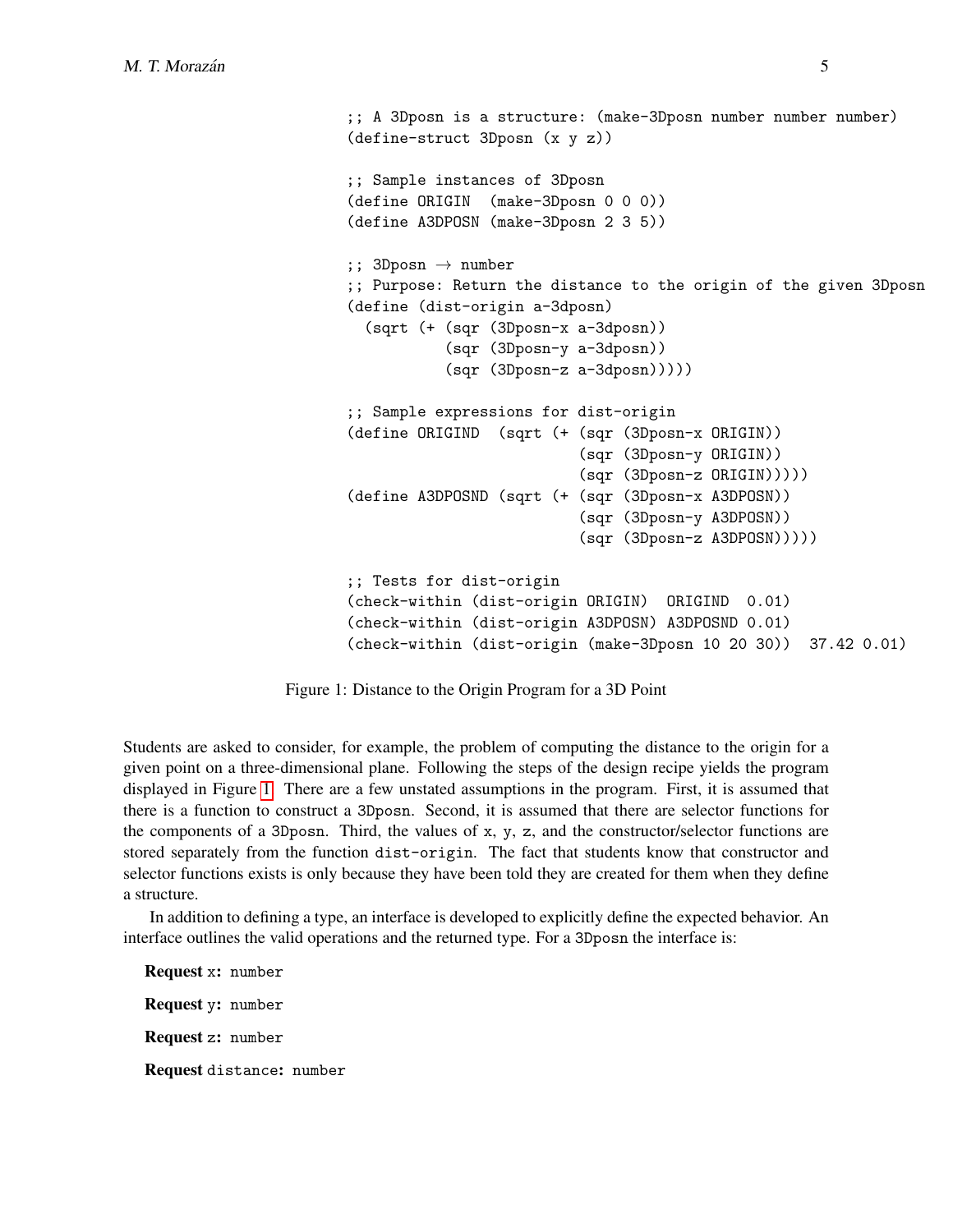The interface makes it clear to any reader or user which are the valid operations on a 3Dposn. Observe that an interface says nothing about how a data type and its valid operations are implemented.

Students are asked to take a moment to ponder what has just been done. The data definition and the interface together explicitly relate x, y, z, 3Dposn-x, 3Dposn-y, 3Dposn-z, and dist-origin. If they are related then we ought to be able to encapsulate them into a single package. Whenever a 3Dposn is constructed the package returned ought to be able to perform all the operations in the interface. Encapsulation is a practice that students are familiar with given that they have previously been exposed to local-expressions.

Students are explained that to provide functionality a technique called *message-passing* is used. An interface is implemented by a constructor function called a *class* that returns a message-processing function. This is a curried function that receives as input a message requesting a service. For example, this function may get the message 'getx requesting the x value of the 3Dposn. An interface, therefore, must specify the messages used to request a service. We can now refine the 3Dposn interface to be:

'getx: number 'gety: number 'getz: number 'd2o: number

Observe that there is a unique message (in this case a symbol) associated with each service. The idea is that the message-processing function determines what value to compute by examining the message it gets as input. Observe that embedded in the interface definition is a data definition for a message. A message is an enumeration type: either 'getx, 'gety, 'getz, or 'd2o.

Students are explained that a constructor function (i.e., class) that implements an interface encapsulates the values of and the operations on a type. It defines a constructor for instances of a type. The value returned by a class is called an *object*. An object is an instance of an interface and knows how to perform all the services in the interface using message-passing. The 3Dposn class is displayed in Figure [2.](#page-6-0) The class takes as input 3 numbers and returns a 3Dposn. It is named make-3Dposn to easily identify its role as a constructor for 3Dposns. Its body is a local-expression that defines an auxiliary function for any value that needs to be computed (in this case only distance to origin) and the message-processing function called manager. The manager takes as input a message and returns (the value of) a service defined in the interface. The body of manager is a match-expression to distinguish the message varieties. If a service requires no computation a value is directly returned. If computation is required (like computing the distance to the origin) a local function is called. In this case, manager is a guarded function that throws an error. It is also an object given that it knows how to compute all the services in the interface and, therefore, the local-expression returns it.

Testing interfaces requires defining one or more objects and writing tests to check services are correctly provided. In Figure [2](#page-6-0) two 3Dposn objects are defined. The tests check the result obtained from passing each message to an object. For example, the x-coordinate of ORIGIN is obtained using (ORIGIN 'getx)–passing the message 'getx to ORIGIN (akin to the Java syntax: ORIGIN.getx()). The expected value is 0.

Students suddenly realize that a 3Dposn, which they have always thought of as data, is a function. Specifically, it is an instance of the curried function manager (i.e., an object) that is specialized for the values of x, y, z given to make-3Dposn. ORIGIN is a 3Dposn object in which  $x = y = z = 0$ . A3DPOSN is a 3Dposn object in which  $x = 2$ ,  $y = 3$ , and  $z = 5$ . Students clearly see that, just like functions can be data, data can be a function and an object *is* a function.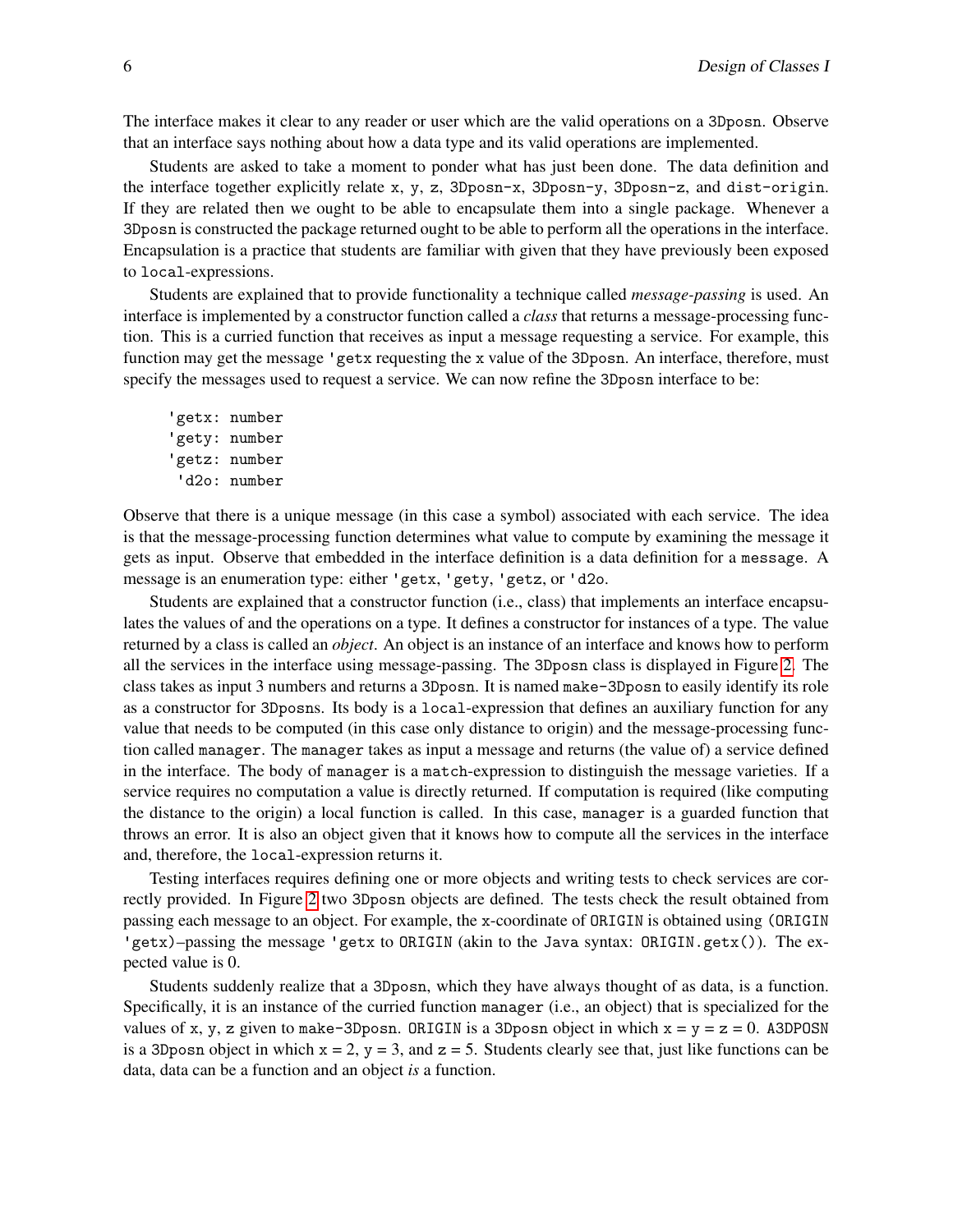```
(require 2htdp/abstraction)
;; number number number \rightarrow 3Dposn Purpose: Return a 3Dposn object
(define (make-3Dposn x y z)
  (local [;; 3Dposn \rightarrow number Purpose: Return distance to origin
          (define (dist-origin x y z) (sqrt (+ (sqr x) (sqr y) (sqr z))))
          ;; message \rightarrow 3Dposn service throws error
          ;; Purpose: To manage messages for a 3Dposn
          (define (manager m)
            (match m
              ['getx x]
              ['gety y]
              ['getz z]
              ['d2o (dist-origin x y z)]
              [else (error (string-append "Unknown message to 3Dposn: "
                                           (symbol->string m)))]))]
   manager))
;; Sample 3Dposn objects
(define ORIGIN (make-3Dposn 0 0 0))
(define A3DPOSN (make-3Dposn 2 3 5))
;; Tests for 3Dposn
(check-within (ORIGIN 'getx) 0 0.01)
(check-within (A3DPOSN 'gety) 3 0.01)
(check-within (ORIGIN 'getz) 0 0.01)
(check-within (A3DPOSN 'd2o) 6.16 0.01)
(check-error (A3DPOSN 'move-r)
             "Unknown message to 3Dposn: move-r")
```
Figure 2: Interface Implementation for 3Dposn.

#### 4.1 Improving the Human Interface

Message-passing may reduce the readability of the code. For example, does (A3DPOSN 'd20) communicate to others that this expression represents A3DPOSN's distance to the origin? Unless you are intimately familiar with the message-passing protocol it is likely that this expression is meaningless. Furthermore, it is unlikely that any programmer (including the student that wrote it) will permanently remember the message-passing protocol in the near and far future. This will make it unnecessarily more difficult to refine the program.

To mitigate this problem *wrapper functions* for the services provided by an interface may be written. A wrapper function hides the details of the implementation. In this case, it hides the details of messagepassing. The idea is to allow programmers to use 3Dposns without forcing them to know how they are implemented. A wrapper function is needed for each service in the interface. It takes as input an object (and any additional inputs if any) and its body applies the object to the appropriate message. Wrapper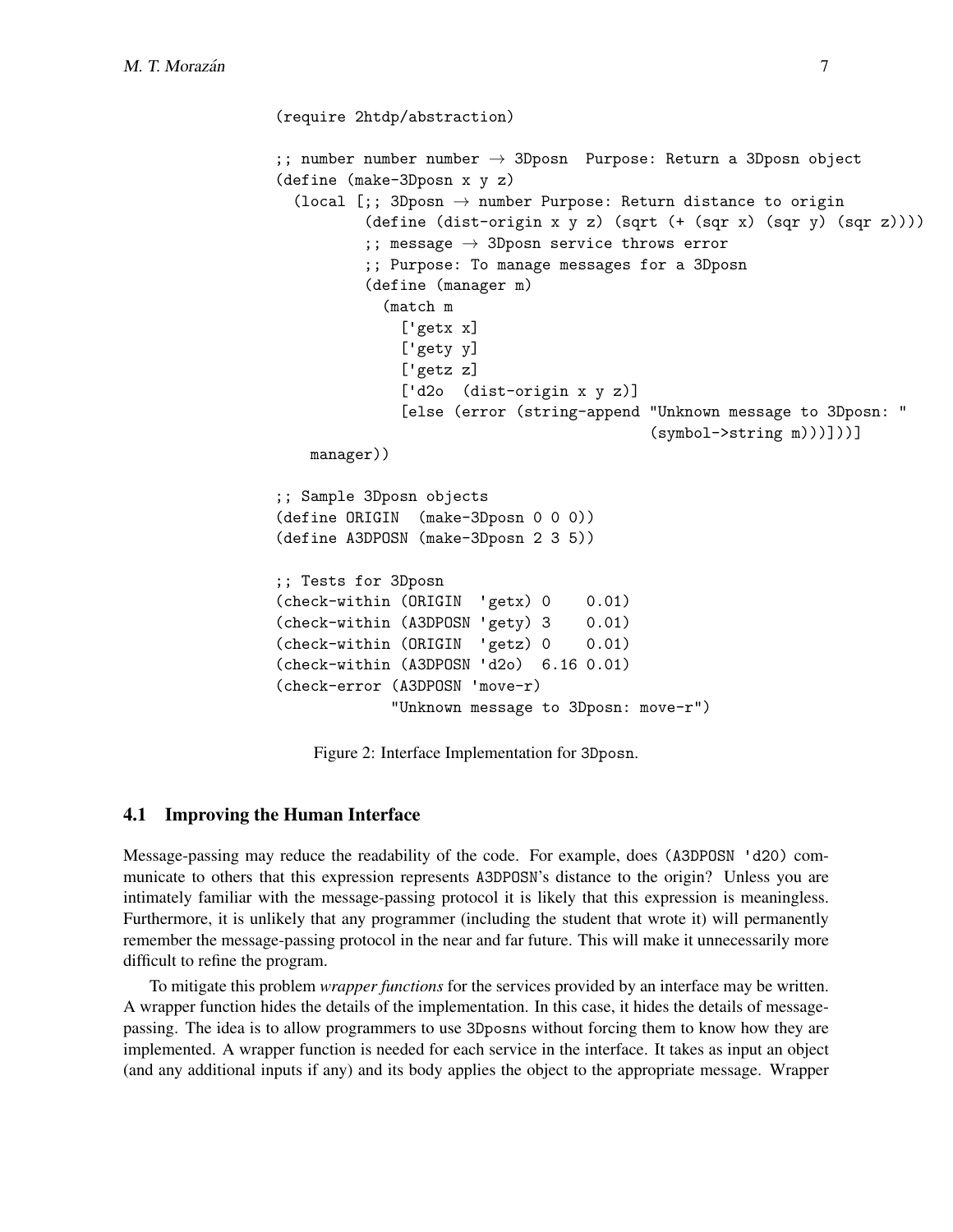```
;; 3Dposn \rightarrow number
;; Purpose: Return the x of the given 3Dposn
(define (3Dposn-x a-3dposn) (a-3dposn 'getx))
;; Tests for 3Dposn-x
(check-within (3Dposn-x ORIGIN) 0 0.01)
(check-within (3Dposn-x A3DPOSN) 2 0.01)
(check-within (3Dposn-x (make-3Dposn 10 20 30)) 10 0.01)
;; 3Dposn \rightarrow number
;; Purpose: Return the y of the given 3Dposn
(define (3Dposn-y a-3dposn) (a-3dposn 'gety))
;; Tests for 3Dposn-y
(check-within (3Dposn-y ORIGIN) 0 0.01)
(check-within (3Dposn-y A3DPOSN) 3 0.01)
(check-within (3Dposn-y (make-3Dposn 10 20 30)) 20 0.01)
;; 3Dposn \rightarrow number
;; Purpose: Return the z of the given 3Dposn
(define (3Dposn-z a-3dposn) (a-3dposn 'getz))
;; Tests for 3Dposn-z
(check-within (3Dposn-z ORIGIN) 0 0.01)
(check-within (3Dposn-z A3DPOSN) 5 0.01)
(check-within (3Dposn-z (make-3Dposn 10 20 30)) 30 0.01)
;; 3Dposn \rightarrow number
;; Purpose: Return distance to origin of given 3Dposn
(define (dist-origin a-3dposn) (a-3dposn 'd20))
;; Tests for dist-origin
(check-within (dist-origin ORIGIN) 0 0.01)
(check-within (dist-origin A3DPOSN) 6.16 0.01)
(check-within (dist-origin (make-3Dposn 10 20 30)) 37.42 0.01)
```
Figure 3: Wrapper Functions for 3Dposn.

functions are designed following the steps of the design recipe.

Figure [3](#page-7-0) displays the wrapper functions for 3Dposn. Adding this code to the one displayed in Figure [2](#page-6-0) allows programmers to use a nicer version of the defined interface. Instead of explicitly using message-passing, they can use the wrapper functions. Observe that now programmers have the same interface as the one used in Figure [1.](#page-4-0) Writing wrapper functions does not provide a programmer with new computational powers, but it is an abstraction that liberates a programmer from the details of a message-passing protocol.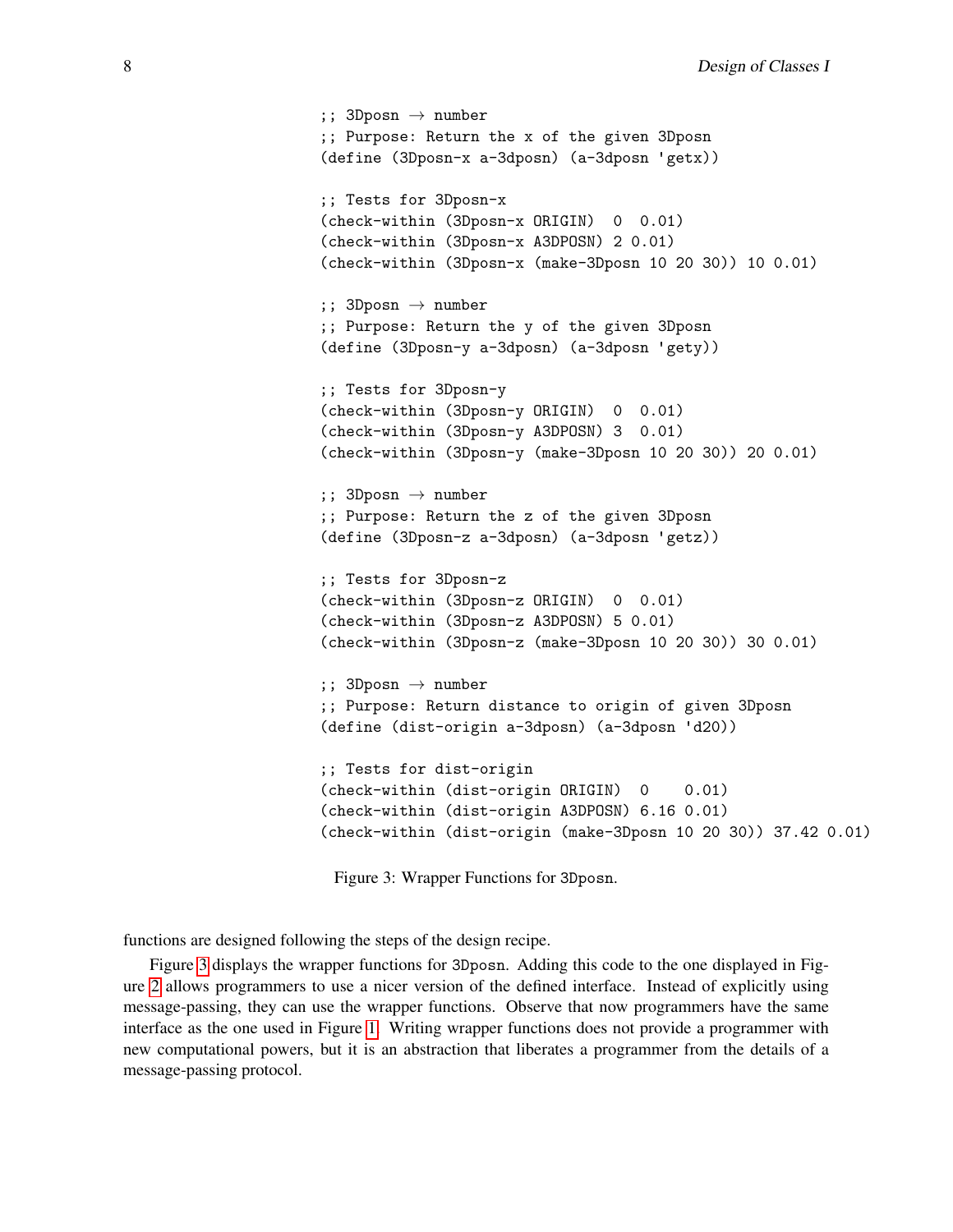#### 4.2 Services that Require More Input

After an interface is implemented it may be necessary to add more services. This means expanding the message-processing function and, if necessary, designing (local) auxiliary functions. If a value may be computed using only the information stored in an object then adding a service is the same as what is done for dist-origin for 3Dposn. For example, adding a service to determine if a given 3Dposn object is on the x-axis may de done by comparing the x-value to 0.

If a service requires further input the answer cannot be computed using only the values stored in an object. That is, the object providing the service (usually referred to as this) needs information beyond that which it stores. For instance, consider adding a service that computes the distance to a given 3Dposn object. In addition to this object another 3Dposn object is needed. This other object is unknown when this is constructed and, therefore, cannot be provided as input. In this regard, it is similar to receiving a message given that there is no way to know which messages will actually be received as input. The solution for messages is to make a curried function that consumes the extra input (i.e., a message). The same design tactic may be employed to add services that require extra input. The interface must return a function that consumes the extra input.

To illustrate the technique let us add a service to compute the distance of this 3Dposn to a given 3Dposn. The first step is to update the interface as follows:

```
'getx: number
'gety: number
'getz: number
'd2o: number
 'd2p: 3Dposn \rightarrow number
```
The data definition of a message is expanded to include 'd2p for the new distance-computing service. Given that extra input is needed the interface returns a function that consumes the extra input, a 3Dposn, and that returns a number for the distance between this and the given 3Dposn.

The next step is to refine the manager function to include the new service. This means adding a stanza for the new service to the match-expression as follows:

```
;; message \rightarrow 3Dposn service throws error
;; Purpose: To manage messages for a 3Dposn
(define (manager m)
  (match m
    ['getx x]
    ['gety y]
    ['getz z]
    ['d2o (dist-origin x y z)]
    ['d2p distance]
    [else
     (error
      (string-append "Unknown message to 3Dposn: " (symbol->string m)))]))
```
The new stanza matches the new message and returns the distance function (yet to be written). The distance function must satisfy the return type specified in the interface definition.

The distance function may now be designed and implemented. Keep in mind that this is a local function inside the 3Dposn class. Therefore, this function has in scope all the variables declared in the class. This is where the power of currying is exploited. The previous inputs  $(x, y, and z)$  are used to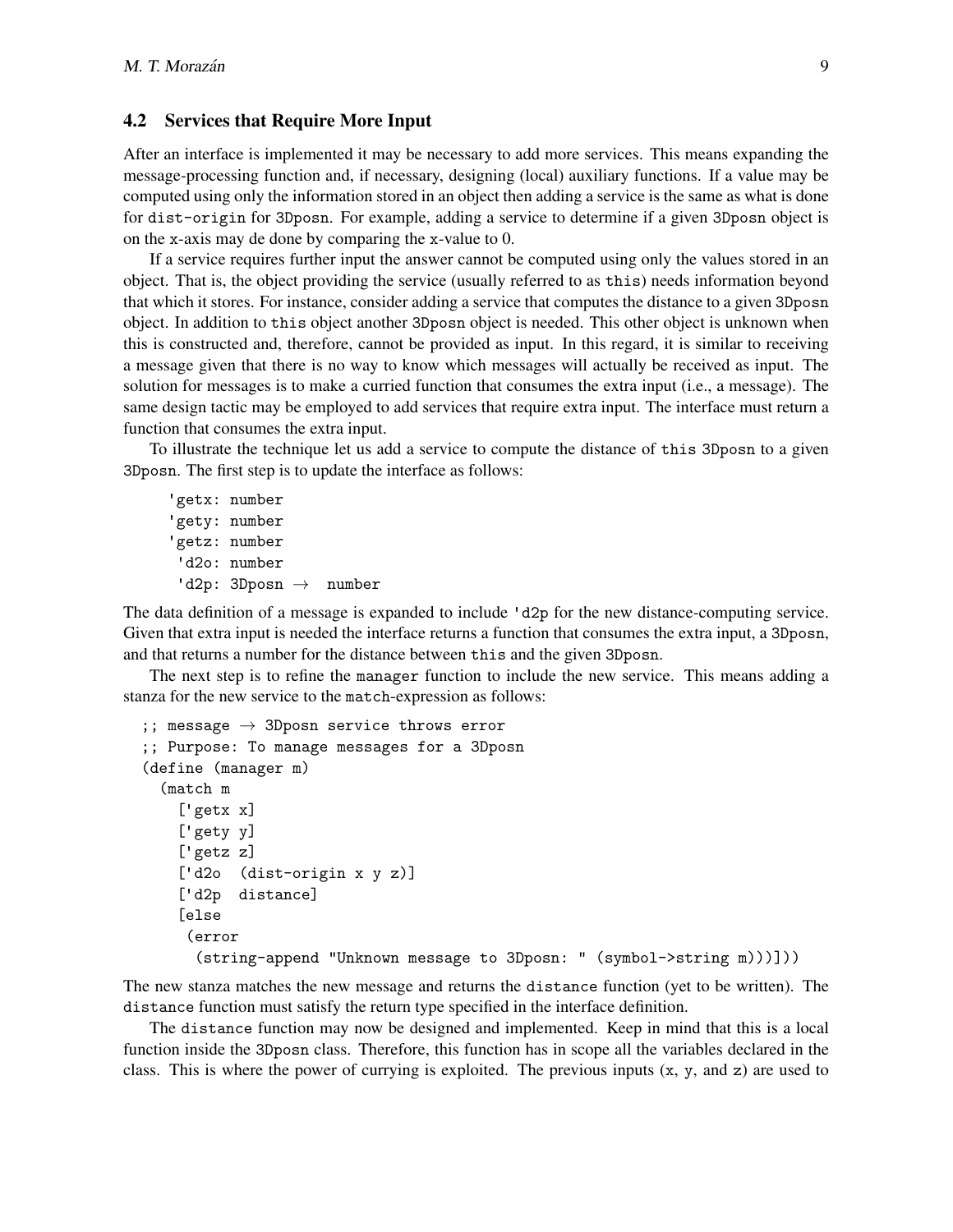compute the distance to the 3Dposn received as input. After following the steps of the design recipe the following local function is added to the 3Dposn class:

```
;; 3Dpson \rightarrow number
;; Purpose: Compute distance from this to given 3Dposn
(define (distance a-3dposn)
  (sqrt (+ (sqr (- x (3Dposn-x a-3dposn)))(sqr (- y (3Dposn-y a-3dposn)))(sqr (- z (3Dposn-z a-3dposn))))))
```
Observe that this function uses the coordinates of this and of the given 3Dposn to compute the distance.

The final step is to develop a wrapper function for the new distance service. As before, this is done following the steps of the design recipe. The resulting function is:

```
(define B3DPOSN (make-3Dposn 1 1 1))
;; 3Dposn 3Dposn \rightarrow number
;; Purpose: Return distance between given 3Dposns
(define (3Dposn-distance p1 p2) ((p1 'd2p) p2))
;; Sample expressions for 3Dposn-distance
(define ORIGINDP ((ORIGIN 'd2p) ORIGIN))
(define A3DPOSNDP ((A3DPOSN 'd2p) B3DPOSN))
;; Tests for 3Dposn-distance
(check-within (3Dposn-distance ORIGIN ORIGIN)
              ORIGINDP
              0.01)
(check-within (3Dposn-distance A3DPOSN B3DPOSN)
              A3DPOSNDP
              0.01)
(check-within (3Dposn-distance
                (make-3Dposn 10 20 30)
                (make-3Dposn 2 3 4))
              32.07
              0.01)
```
Students are encouraged to first write sample expressions that use the interface because they are new to message passing. They can then perform abstraction over the sample expressions to write the function much like they have done to discover, for example, map and filter.

The reader can appreciate that students are exposed to many prevalent concepts in OOP: interfaces, classes, objects, constructors, observers, and message-passing. The only difference here is that a different syntax is used. Students walk away with an understanding of elements emphasized in OOP.

### <span id="page-9-0"></span>5 A Design Recipe for Interfaces

Building on the work above the systematic steps to design the implementation of an interface may now be enumerated. The design recipe for an interface is: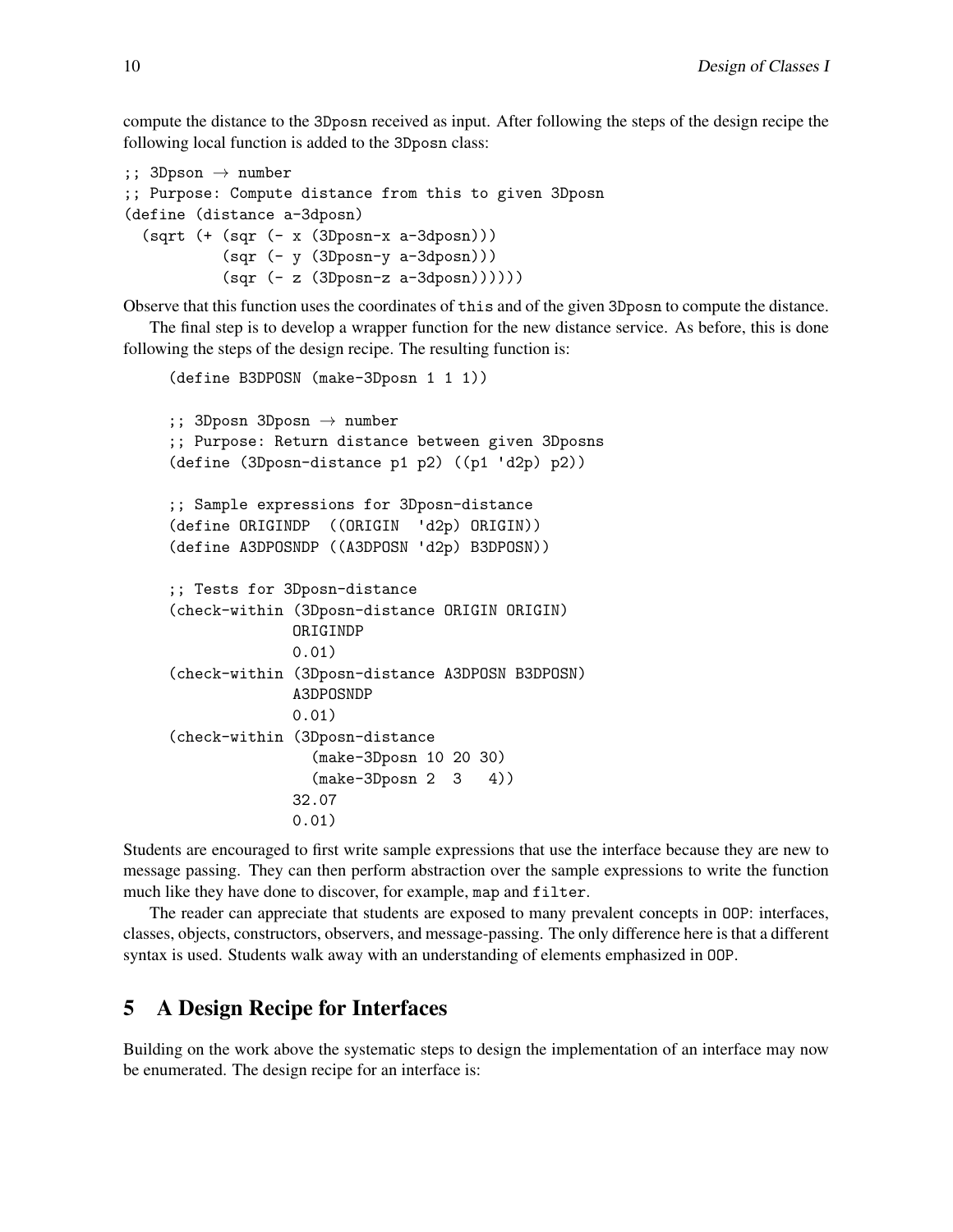- 1. Identify the values that must be stored and the services that must be provided.
- 2. Develop an interface data definition and a data definition for messages.
- 3. Develop a function template for the class that consumes the values that must be stored and whose body is a local-expression returning the message-processing function.
- 4. Specialize the signature, purpose, class header, and message-processing function.
- 5. Write and make local the auxiliary functions needed by the message-passing function.
- 6. Write and test a wrapper function for each service.

The first step is problem analysis. It asks to identify the information that specializes each object and the services that an object must provide. For every piece of information identified there must be a parameter. The services must at least include a selector for each piece of information that specializes an object. The second step asks you to develop an interface data definition and a message data definition. There must be a message for each service identified in Step 1.

The third step asks for the development of a function template for the class. Its parameters correspond to the values identified in Step 1 to specialize an object. The name of the class is also the name of the constructor. The function's body is a local-expression that encapsulates all needed functions and that returns the message-processing function. The fourth step has you specialize the definition template for local message-passing function. This function must contain an expression that distinguishes the messages defined in Step 2. The fifth step asks you to develop all the auxiliary functions needed by the messageprocessing function and make them local. Each auxiliary function is developed using the design recipe.

The sixth step asks for a wrapper function for each service in the interface developed in Step 2. These functions take as input the object that is providing the service and the extra input, if any, required. The body of each wrapper function applies the object providing the service to the appropriate message. If extra input is needed the function returned by the object is applied to the extra input.

## <span id="page-10-0"></span>6 Implementing Union Types

The implementation of a union type is used to illustrate the steps of the design recipe in practice. We shall use the following data and structure definitions:

```
;; A square is a structure
;; (make-sq number symbol symbol)
;; with a length, a mode, and a color.
(define-struct sq (length mode color))
;; A rectangle is a structure
;; (make-rect number number symbol symbol)
;; with a width, length, a mode, and a color.
(define-struct rect (width length mode color))
;; A circle is a structure
;; (make-circ number symbol symbol)
;; with a length, a mode, and a color.
(define-struct circ (radius mode color))
```
Based on these definitions a union type for geometric shapes may be defined as follows: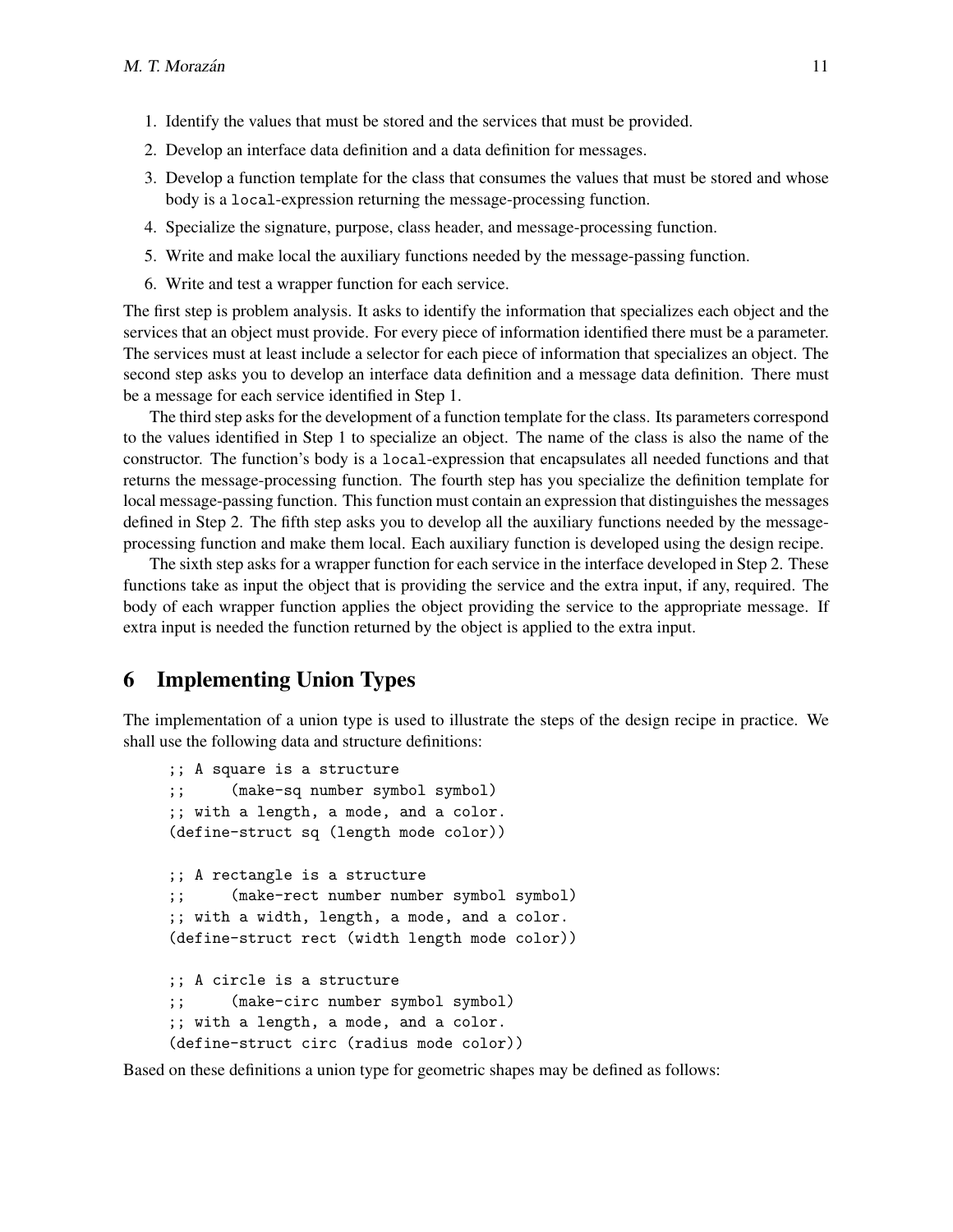```
;; A geometric shape, gs, is either:
;; 1. sq
;; 2. rect
;; 3. circ
```
Following the steps of the design recipe from Section [5](#page-9-0) students are shown how to implement this union type using an interface. A point that is emphasized is that designing interfaces for a union type requires individually reasoning about each subtype. This is not a huge intellectual leap for students given that individually reasoning about each subtype is how functions to process a union type are designed.

### 6.1 Step 1: Values and Services

To implement gs three classes are needed: one for each subtype. The sq class needs to store a number and two symbols. The rect class needs to stores two numbers and two symbols. The circ class needs to store a number and two symbols. This type of analysis is the same as designing an implementation using structures.

The new component is defining the behavior for a union type. The the following services are offered by a gs:

- Determine if the gs ia a sq
- Determine if the gs ia a rect
- Determine if the gs ia a circ
- Compute the gs's area
- Determine if the area of this gs is larger than a given gs

### 6.2 Step 2: Interface and Message Definitions

Based on the services outlined in Step 1, 5 return types and 5 message varieties need to be defined. The interface for a gs, including the messages, is:

```
;; A gs is an interface offering:
;; 'is-sq?: Boolean
;; 'is-rect?: Boolean
;; 'is-circ?: Boolean
;; 'area: number
;; 'bigger?: gs \rightarrow Boolean
```
Students easily observe that to compare areas more input is needed and, therefore, a function must be returned.

## 6.3 Step 3: Class Function Template

The class template captures all the similarities that any gs must have. These include the 5 services offered by the interface developed in Step 2. The class function template for a gs is displayed in Figure [4.](#page-12-0) The signature and purpose statement clearly establish that this class returns a gs object. The body of the class is a local-expression that at the very least must encapsulate a function to determine if the area of this object is bigger than the area of a given gs and a manager function to process messages. A function is needed for the 'bigger? service because more input is required. Experienced students are free to inline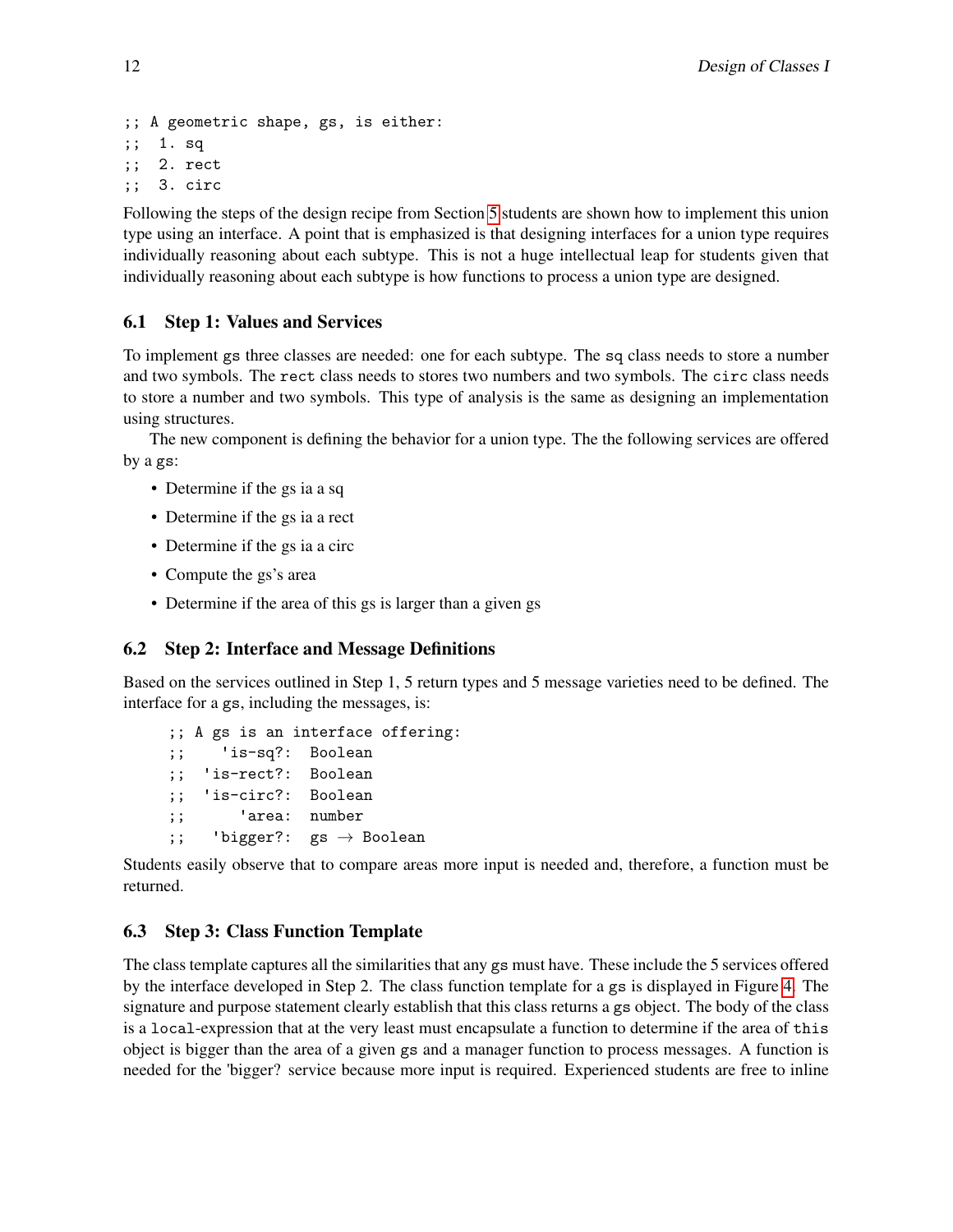```
;; \ldots \rightarrow gs
;; Purpose: Return a gs object
(define (class-for-gs ...)
 (local
  \Gamma...
   ;; gs \rightarrow Boolean;; Purpose: Determine if this' area is larger than the given gs' are
   (define (is-this-bigger? a-gs) ...)
   ;; message \rightarrow service throws error
   ;; Purpose: Provide service for the given message
   (define (manager m)
    (match m
     ['is-sq? ...]
     [i] is-rect? ...]
     ['is-circ? ...]
     ['area ...]
     ['bigger? ...]
     [else
      (error
       (format "Unknown gs service requested: ~s" m))]))]
  manager))
```
Figure 4: The Class Function Template for a gs.

a  $\lambda$ -expression in the body of manager to implement this function if they so desire. The body of the local-expression returns the manager function which is the object that is capable of providing all the services in the interface.

#### 6.4 Steps 4 and 5: Class Function Template Specialization

Step 4 of the design recipe asks students to specialize the signature, purpose, class header, and messageprocessing function of the class function template. Step 5 asks students to write the auxiliary functions needed my the manager function. The results of these steps for sq are displayed in Figure [5.](#page-13-0) The class' signature reflects the three types of arguments needed to build a sq. The purpose statement is specialized to explicitly state that a sq is returned. Observe that this is consistent with the signature that states that a gs is returned because sq is a subtype of gs. The class header defines the name, sq, of the constructor and has three parameters as suggested by the signature. The specialization of the manager function is the most detailed part of Step 4. Its match-expression processes messages for the components of a sq. Each of these only needs to return the requested value. The stanza for 'area returns the area of this square by squaring its length. Finally, the stanza for 'bigger? must return a function because more input is required. In this implementation this auxiliary function is named is-this-bigger?. This completes Step 4 of the design recipe.

For Step 5 of the design recipe students only need to write one auxiliary function (i.e., is-this-bigger?). Students design this function following the steps of the design recipe for function development. The most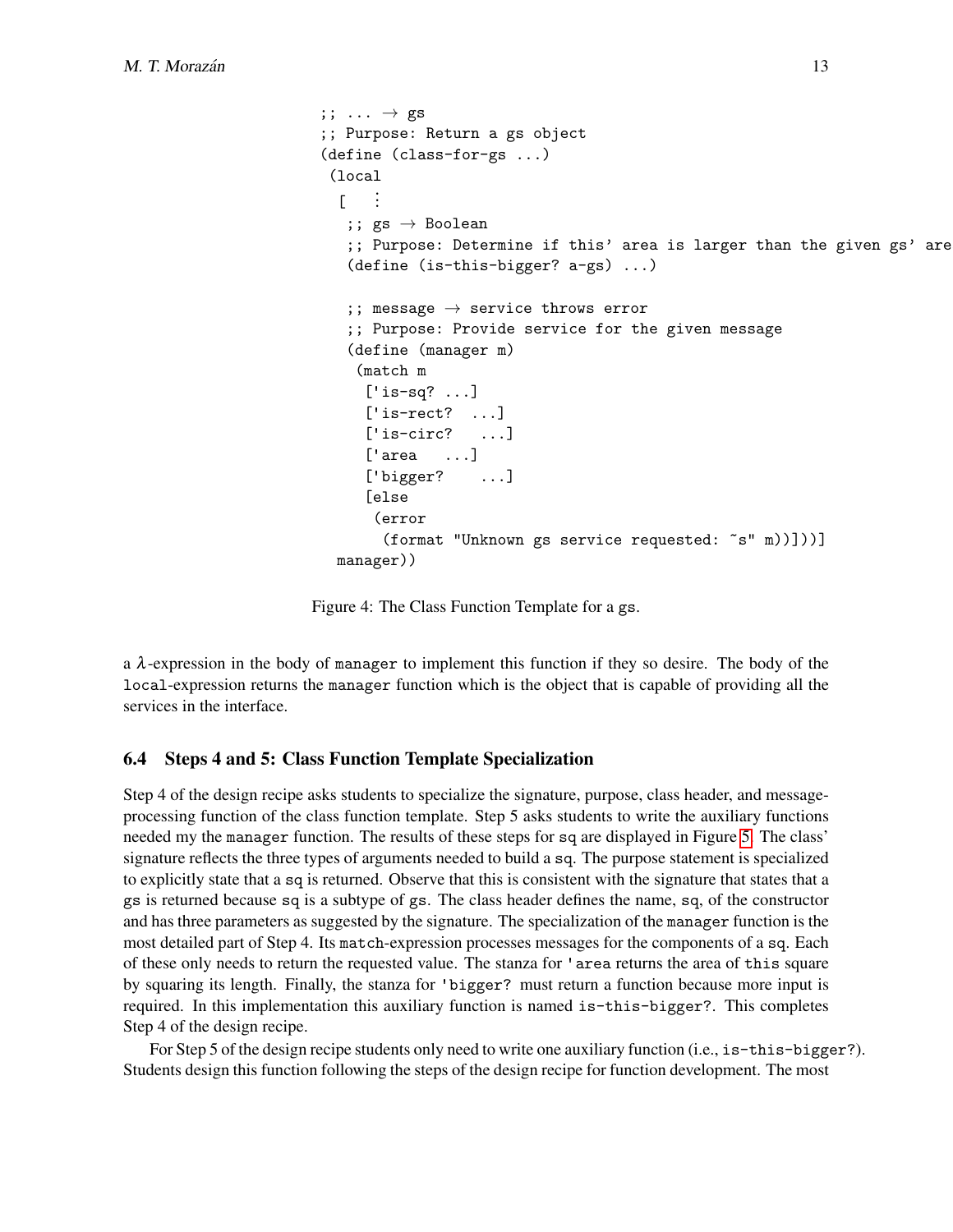```
(require 2htdp/abstraction)
;; number symbol symbol \rightarrow gs
;; Purpose: Return a sq object
(define (sq length mode color)
(local
  [;; gs \rightarrow Boolean;; Purpose: Determine if this' area is larger than the given gs' ar
   (define (is-this-bigger? a-gs) (> (sqr length) (gs-area a-gs)))
   ;; message \rightarrow service throws error
   ;; Purpose: Provide service for the given message
   (define (manager m)
      (match m
        ['get-length length]
        ['get-mode mode]
        ['get-color color]
        ['is-sq? #true]
        ['is-rect? #false]
        ['is-circ? #false]
        ['area (sqr length)]
        ['bigger? is-this-bigger?]
        [else
         (error (format "Unknown gs service requested: ~s" m))]))]
  manager))
```
Figure 5: The sq Class.

salient feature for the purposes of this article is that the wrapper function to compute the area of a gs, gs-area, is used to compute the area of the given gs. This function, of course, is developed in the next step of the design recipe for interfaces.

The development of the rect and circ classes follows in the same manner. In the interest of brevity their development is omitted.

#### 6.5 Step 6: Wrapper Functions and Tests

The wrapper functions are designed following the steps of the design recipe for functions. Students must remember that the input to each wrapper function must contain at least one object (in our case a gs object). The result of this step is displayed in Figure [6.](#page-14-0) In the body of a wrapper function an object must be applied to the appropriate message. If extra input is required then the function returned by the object is applied to said input. This is the case for qs-bigger?. Students also develop wrapper functions to access the fields of each gs-subtype. Observe that this is exactly what needs to be done when fields are private when developing a class, for instance, in Java.

Students are encouraged to define sample instances of each gs-subtype. These are then used to write the tests for the gs interface. This is the strategy followed for the tests in Figure [6.](#page-14-0) Testing must be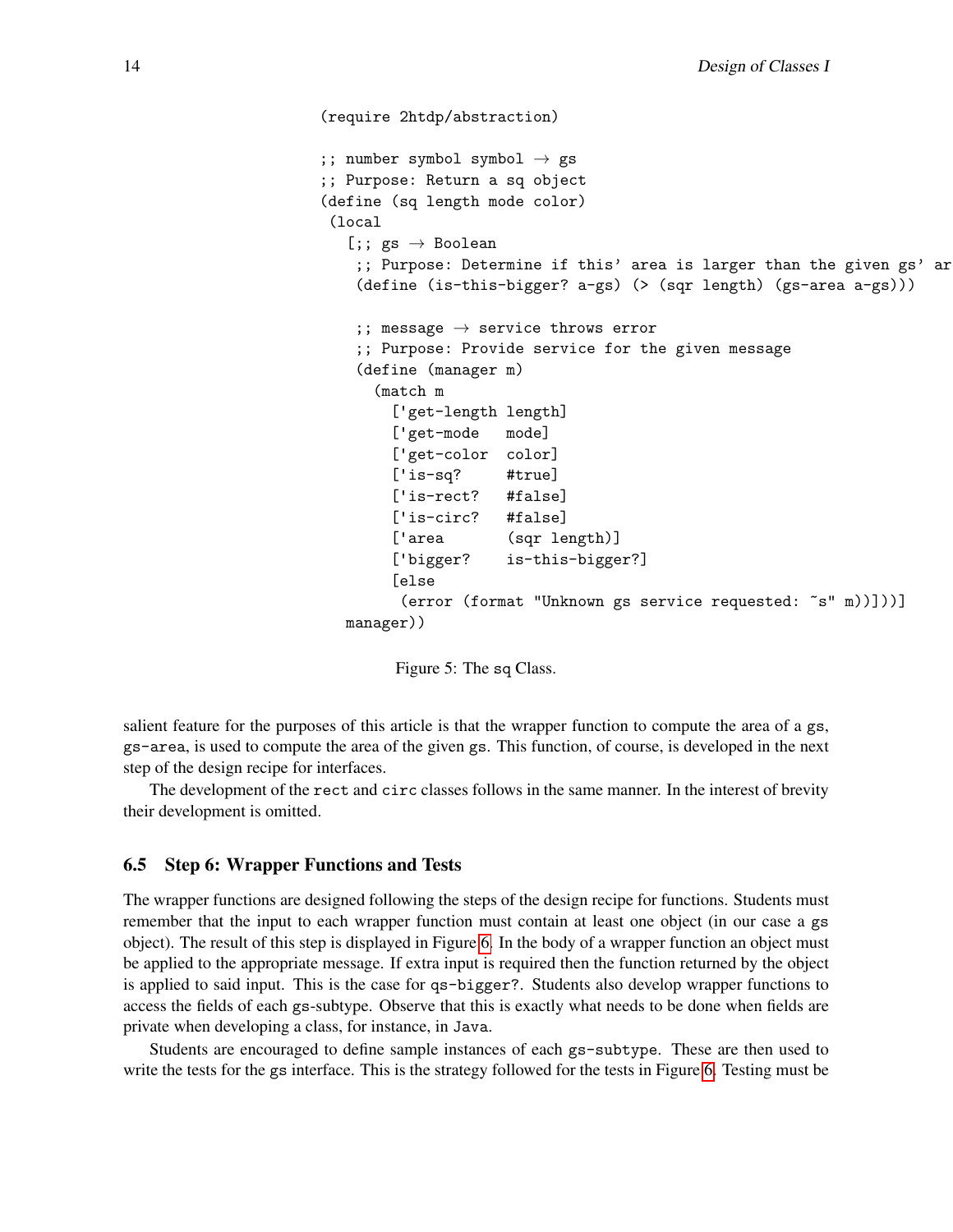```
(define SQR1 (sq 5 'outline 'green))
(define RECT1 (rect 2 3 'solid 'blue))
(define CIRC1 (circ 7 'outline 'red))
;; gs \rightarrow Boolean;; Purpose: Determine if given gs is a sq
(define (gs-sq? a-gs) (a-gs 'is-sq?))
;; gs \rightarrow Boolean;; Purpose: Determine if given gs is a rect
(define (gs-rect? a-gs) (a-gs 'is-rect?))
;; gs \rightarrow Boolean;; Purpose: Determine if given gs is a circ
(define (gs-circ? a-gs) (a-gs 'is-circ?))
;; gs \rightarrow Boolean;; Purpose: Compute area of given gs
(define (gs-area a-gs) (a-gs 'area))
;; gs gs \rightarrow Boolean
;; Purpose: Determine if the first given gs is bigger than the second giv
(define (gs-bigger? this that) ((this 'bigger?) that))
;; Tests for gs interface
(check-expect (gs-sq? SQR1) #true)
(check-expect (gs-sq? RECT1) #false)
(check-expect (gs-sq? CIRC1) #false)
(check-expect (gs-rect? SQR1) #false)
(check-expect (gs-rect? RECT1) #true)
(check-expect (gs-rect? CIRC1) #false)
(check-expect (gs-circ? SQR1) #false)
(check-expect (gs-circ? RECT1) #false)
(check-expect (gs-circ? CIRC1) #true)
(check-expect (gs-area SQR1) 25)
(check-expect (gs-area RECT1) 6)
(check-within (gs-area CIRC1) 153.93 0.01)
(check-expect (gs-bigger? SQR1 RECT1) #true)
(check-expect (gs-bigger? RECT1 CIRC1) #false)
(check-expect (gs-bigger? CIRC1 SQR1) #true)
```
Figure 6: Wrapper Functions and Tests for gs.

thorough and all tests must pass. If any tests fails or testing is lacking students must refine their design.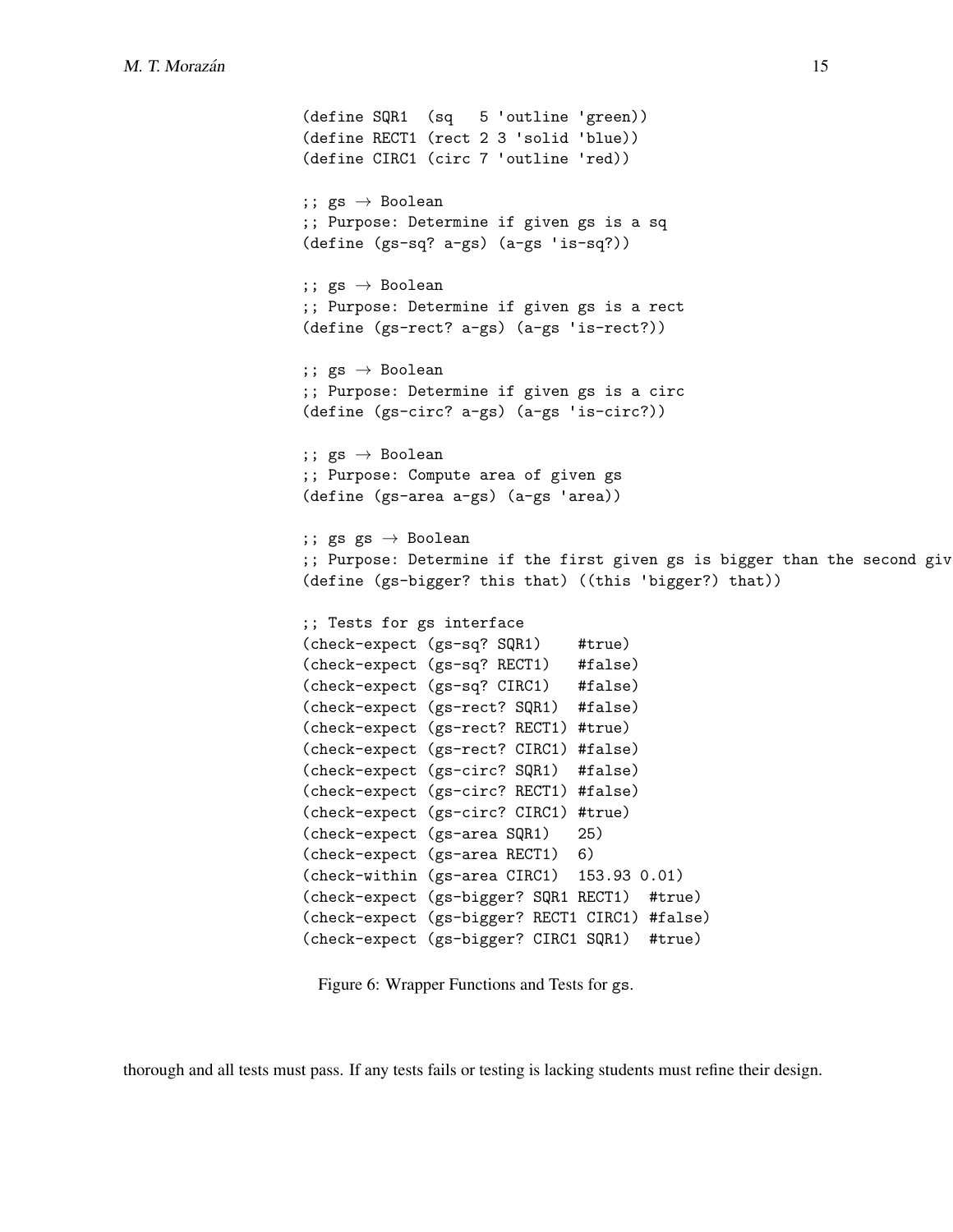<span id="page-15-2"></span>

Figure 7: Distribution of Answers for Effective Transition.

## <span id="page-15-0"></span>7 Student Feedback

This section presents the first data obtained from students regarding the transition from an HtDP-based course to a Java-based OOP course. Students that took the HtDP-based course in the Fall of 2018 were followed-up on after they took their first OOP course in the Fall of 2019 or Fall of 2020. A total of 16 students made such a transition and were asked:

*How effective do you feel it is to start with How to Design Programs and then move to learning about how to design classes?* Students answered on a scale from 1 (not at all effective) to 5 (extremely effective).

Figure [7](#page-15-2) displays the distribution of responses. We can observe that the distribution is fairly normal  $(\text{mean} = 3.5 \text{ and median} = \text{mode} = 4)$  with a slight majority of students giving a response above the mean. Overall, students feel that starting with HtDP and then moving to OOP is effective. 75% of respondents expressed the approach was effective (responses 3-5). More than half, 56% of the students felt strongly about the effectiveness of the approach (responses 4-5). We can also observe that the distribution is fairly homogeneous with an IQR = 1.5 (Q1 = 2.75 and Q3 = 4.25). This indicates that there is little variation among the respondents in relation to the effectiveness of the approach.

Qualitatively, students expressed appreciation for being exposed to classes and objects before *learning* Java (their nomenclature). Students that arrived with prior OOP experience from high school did express feeling frustrated with the approach at the beginning, but now feel they understand OOP much better and are appreciative of their experience.

## <span id="page-15-1"></span>8 Conclusions and Future Work

This article presents a methodology to introduce beginning students to OOP concepts in an HtDP-based course before enrolling in their first OOP course. At the heart of the idea is to expose beginning students to object-oriented abstractions using the design concepts and syntax that they have learned. To this end, students are introduced to the idea that a data definition and the valid operations on the defined data are called an interface, that the implementation of an interface is a class, and that an instance of a class is an object. In this manner, specification is separated from implementation. A class is implemented as a